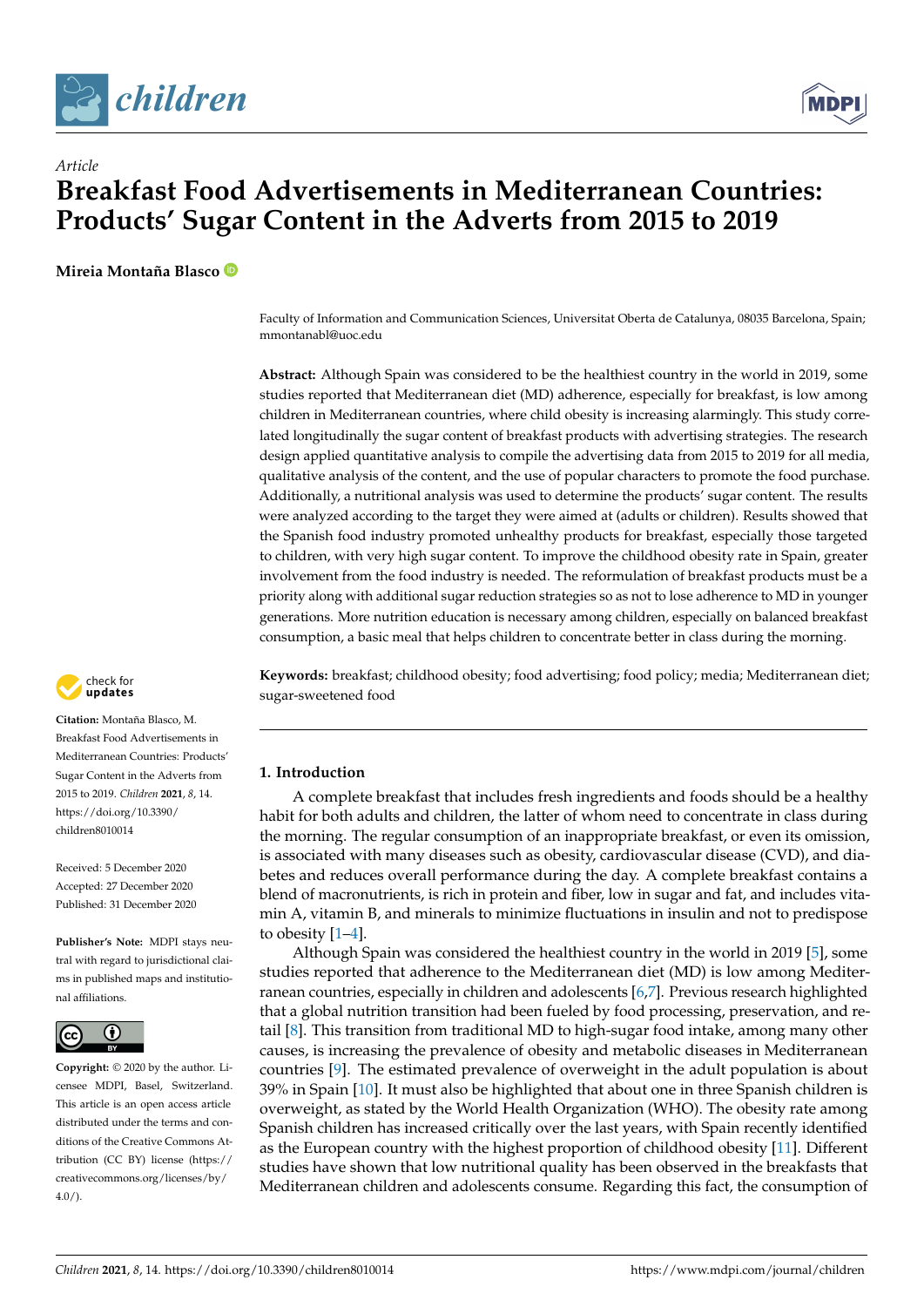packaged products that do not require any type of preparation, such as industrial pastries, high-sugar cereal bars, or prepared milkshakes, is increasing [\[1,](#page-5-0)[12\]](#page-6-5). Previous research has shown that high-sugared products for breakfast affected adiposity and metabolic parameters. Breakfast products' nutritional quality is essential for its health benefits [\[13\]](#page-6-6). Moreover, regularly feeding children with biscuits or high-sugar products may change their taste preferences and may increase their future consumption of sweeter foods in general [\[14\]](#page-6-7).

Although there are multiple causes of this dietary pattern transition, advertising can be considered one of them. While some studies have shown that being exposed to repeated persuasive messages also affects adults' food choices [\[15\]](#page-6-8), other research obtained opposite conclusions [\[16\]](#page-6-9). There is a significant positive association between exposure to child-targeted unhealthy ads and children's intake of the advertised brands [\[17\]](#page-6-10). Different authors have claimed products with low nutritional quality should have their persuasive advertising restricted in order to decrease childhood obesity, as current regulations seem to be ineffective [\[18](#page-6-11)[–21\]](#page-6-12).

This research aims to analyze breakfast products' advertisements, the target they are aimed at, the possible presence of popular characters to encourage their purchase, and the sugar content of the products. To that end, a total of 355 advertisements from 117 different products on Spanish media (internet, television, radio, print, and outdoor) were taken into consideration.

#### **2. Materials and Methods**

#### *2.1. Material Design and Procedure*

This study correlated longitudinally the sugar content of breakfast products with advertising discursive strategies. Quantitative analysis was used to compile the advertisements from Infoadex from 2015 to 2019 for all media. This company collects information on Spanish advertising activity, and it has the most complete database of information on the topic. Data are classified in detail: insertions, occupation, and creatives.

We analyzed all the advertisements recompiled by Infoadex. Firstly, we did a qualitative analysis based on all the food advertising campaigns that appealed to breakfast. The word "*desayuno*" (breakfast) had to be in their persuasive discourse. Therefore, a total of 355 advertisements from 117 different products were considered for the content analysis of advertisements: television 39.15%, radio 28.17%, internet 18.03%, press 6.76%, magazines 5.07%, outdoor 2.25%, and cinema 0.56%.

We followed a research protocol to work with these data, and the entire procedure was approved by the Ethical Review Committee of the Universitat Oberta de Catalunya (UOC).

The analysis aimed to answer four research questions: What were the kind of products that were marketed for breakfast time? What was the sugar content of these food products? Do these advertisements use any popular characters to reinforce their persuasive messages? Finally, were there remarkable differences between adults' and children's food products and their campaigns?

## *2.2. Product Category and Advertising Target Analysis*

To complete this evaluation, we categorized the advertised products according to the variables "food category" and "sugar component" of each product. The information about the nutritional composition of each product was obtained from the product label to determine the percentage of sugar per 100 g of the product. The author examined all the products to identify those marketed to children or adults. To determine if the ad was targeted to children or adults, the persuasive content was analyzed. Regarding the discourse, ads that had lexical units related to the "childhood" semantic field in their discourse (e.g., kids, school, small, etc.) were considered to be targeted to children. We considered a lexical unit as a word taken in one well-specified sense and supplied with all the information specifying its behavior when it is used in this sense [\[22\]](#page-6-13). We understand that a semantic field is a "set of words that share a common core of meaningful characteristics" [\[23\]](#page-6-14).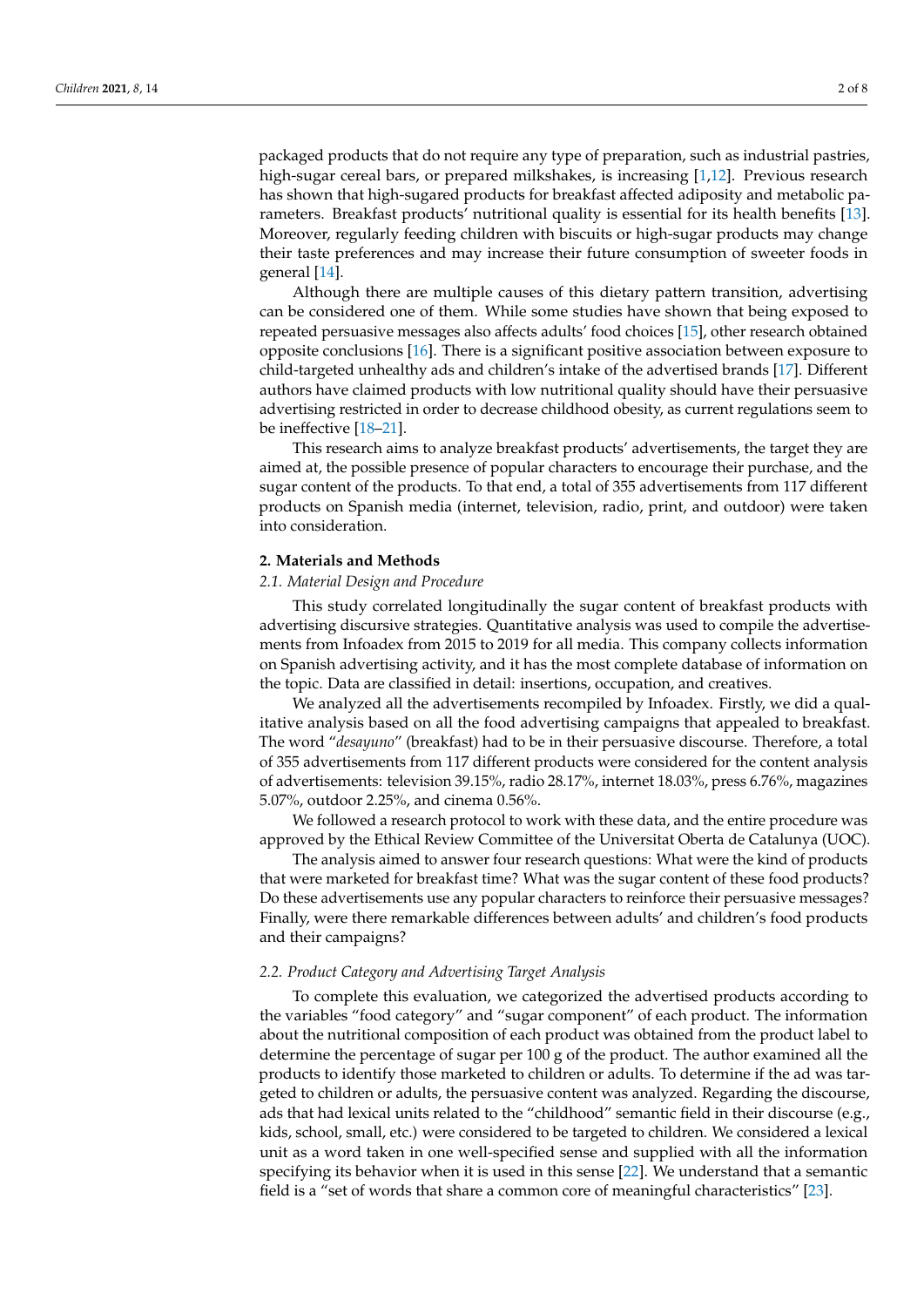To compare the sugar content in the products targeted to adults and those aimed at children, the variation percentage was calculated as (Sugar % in children's products − Sugar % in Adults products)/Sugar % in children's products) × 100. The statistical analysis was complemented with the calculation of mean sugar content values. To compare differences in sugar content in adults' and children's products, a Mann–Whitney U test was conducted. This non-parametric test was used since the sample did not follow a normal distribution and had non-homogeneous variance. The significance level was set at 5%.

#### *2.3. Use of Celebrities or Popular Characters Analysis*

We examined the use of celebrities or any kind of character (real, cartoon, or inanimate) that could be known to consumers. A celebrity endorser was defined as any individual who enjoys public recognition and who uses this recognition on behalf of a consumer good by appearing with it in an advertisement [\[24\]](#page-6-15). Consequently, four categories of characters were determined: journalists, actors or actresses, athletes, and licensed characters.

## **3. Results**

## *3.1. Product Category and Advertising Target Analysis*

The findings indicated that from the 355 breakfast food campaigns between 2015 and 2019, 251 (70.7%) corresponded to an adult target market and 104 (29.3%) were aimed at children (Table [1\)](#page-2-0). Children's advertisements were those that used any lexical unit from the "childhood" semantic field (e.g., school, kids, break, children, cartoon or animated characters, etc.).

| <b>Product Category</b>        | Ads for Adults Products $n^1$ (%) | Ads for Children Products $n^2$ (%) |
|--------------------------------|-----------------------------------|-------------------------------------|
| Bakery and pastry <sup>3</sup> | 14 (5.58)                         | 1(0.96)                             |
| <b>Biscuits</b>                | 63(25.10)                         | 62(59.62)                           |
| Butter                         | 8 (3.19)                          | N/A                                 |
| Cereals                        | 18 (7.17)                         | 4(3.85)                             |
| Cheese                         | 53 (21.12)                        | N/A <sup>5</sup>                    |
| Chocolate products             | N/A                               | 26(25.00)                           |
| Coffee                         | 25(9.96)                          | N/A                                 |
| Growth milk                    | N/A                               | 7(6.73)                             |
| Ham and pâté <sup>4</sup>      | 10 (3.98)                         | 1(0.96)                             |
| Jam                            | 17 (6.77)                         | N/A                                 |
| Milkshakes                     | N/A                               | 3(2.88)                             |
| <b>Nuts</b>                    | 6(2.39)                           | N/A                                 |
| Olive oil                      | 3(1.20)                           | N/A                                 |
| Vegetable drinks               | 11 (4.38)                         | N/A                                 |
| Yogurts                        | 23(9.16)                          | N/A                                 |

<span id="page-2-0"></span>**Table 1.** Distribution of the adverts by category and consumer target.

 $\frac{1}{1}$  Total  $n = 251$ ; <sup>2</sup> Total  $n = 104$ ; <sup>3,4</sup> In these categories, there is only one ad targeted to children, so the sugar content is related to that specific food.  $5$  No ads for these categories were found.

The product category that was most advertised for the adult target market was biscuits  $(25.10\%)$ , followed by cheese  $(21.12\%)$ , coffee  $(9.96)$ , and yogurts  $(9.16\%)$ . In reference to children, the most advertised product category was biscuits (59.62%), followed by chocolate products (25.00%), and growth milk (6.73%).

While adult products' advertisements were distributed into 12 food categories, children's advertisements had less variety, as they were distributed into 7 food categories.

The nutritional labels of the products of each kind of food were analyzed, and the mean content for each kind of product was determined (Table [2\)](#page-3-0). We observed that a vast majority of products targeted to children had a higher sugar content percentage than the same category of products aimed at adults. The sugar content average was established at 10.25% for the adult products, however, it increased to 36.20% for the products aimed at children. "Biscuits" was the category with more adverts for both targets (59.62% of the children's ads and 25.10% of the adults' ads), but sugar content varied considerably depending on the product target. The sugar average was 13.34% in the case of adult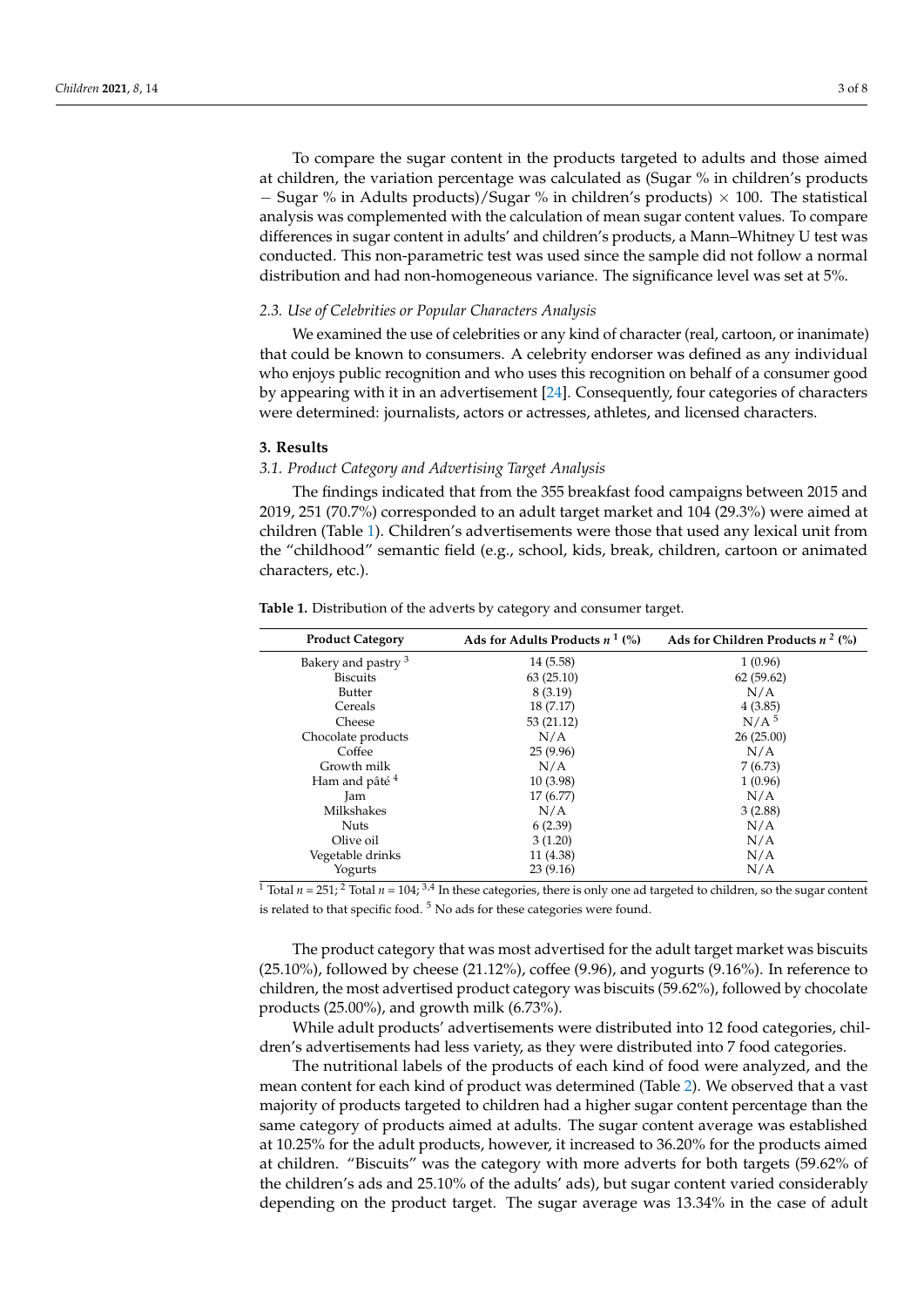products and increased to 24.00% for products aimed at children. Another category to highlight is "chocolate products" (e.g., chocolate powder and chocolate spread), which represented 25.00% of the children's advertisements and had an average sugar content of 67.17%. It should be noted that the sugar content in "cereals", a basic breakfast food, increased 57.3% from products for adults to products for children. A higher standard deviation was found in the "bakery and pastry", "biscuits", and "cereals" categories.

**Table 2.** Classification of the advertised products by category, average sugar content, and consumer target.

<span id="page-3-0"></span>

| <b>Product Category</b>   | Sugar $\frac{6}{6}$ in Adults' Products <sup>1</sup> | Sugar (%) in Children's Products <sup>2</sup> | Variation <sup>3</sup> % |
|---------------------------|------------------------------------------------------|-----------------------------------------------|--------------------------|
| Bakery and pastry 4       | 13.34; $SD6 = 15.17$                                 | 24.00                                         | 44.4                     |
| <b>Biscuits</b>           | $16.90; SD = 6.96$                                   | $29.23$ ; $SD = 6.27$                         | 42.2                     |
| <b>Butter</b>             | $0.55; SD = 0.05$                                    | N/A <sup>7</sup>                              | N/A                      |
| Cereals                   | $10.78; SD = 4.48$                                   | $25.25$ ; $SD = 0.43$                         | 57.3                     |
| Cheese                    | $4.01; SD = 0.92$                                    | N/A                                           | N/A                      |
| Chocolate products        | N/A                                                  | 67.17                                         | N/A                      |
| Coffee                    | 0.00                                                 | N/A                                           | N/A                      |
| Growth milk               | N/A                                                  | 5.30                                          | N/A                      |
| Ham and pâté <sup>5</sup> | $0.55; SD = 0.15$                                    | 0.40                                          | $-37.8$                  |
| Jam                       | $40.50; SD = 0.17$                                   | N/A                                           | N/A                      |
| Milkshakes                | N/A                                                  | $12.70; SD = 0.16$                            | N/A                      |
| <b>Nuts</b>               | 0.00                                                 | N/A                                           | N/A                      |
| Olive oil                 | 0.00                                                 | N/A                                           | N/A                      |
| Vegetable drinks          | $2.64$ ; $SD = 2.38$                                 | N/A                                           | N/A                      |
| Yogurts                   | $6.47, SD = 3.54$                                    | N/A                                           | N/A                      |

 $^1$  Mean = 10.25;  $^2$  Mean = 36.20;  $^3$  ((Sugar % in children's products  $-$  Sugar % in Adults products)/Sugar % in children's products)  $\times$  100; Mean= 71.7%; 4,5 In these categories, there is only one ad targeted to children, so the sugar content is related to that specific food. <sup>6</sup> The standard deviation (SD) is a measure of the amount of variation of a set of values. <sup>7</sup> No ads for these categories were found.

> To formally test the differences in sugar content in adults' and children's products, a Mann–Whitney U test was applied to the total sample of adults' and children's products, and the significance level was contrasted. The *z*-score was −11.67147 and the *p*-value was  $\leq$ 0.00001 (the result is significant at *p*  $\leq$  0.05).

## *3.2. Use of Celebrities or Popular Characters Analysis*

Regarding the presence of celebrities or popular characters in these campaigns to encourage purchase, we found that this strategy was not commonly used in breakfast product ads (Table [3\)](#page-3-1). In total, 38 popular characters were used in the analyzed adverts. While journalists were the most common characters for the ads targeted to adults, licensed characters (from Star Wars, Pokémon, Mario Kart, Sonic Boom, Invizimals, and Gru 3) appeared in 12 children's advertisements. This kind of popular character was the only one used in children's advertising.

<span id="page-3-1"></span>**Table 3.** Presence of popular characters in the analyzed adverts.

| Presence and Type of Popular<br><b>Characters</b> | Adults Adverts $n^1$ (%) | Children Adverts $n^2$ (%) |
|---------------------------------------------------|--------------------------|----------------------------|
| Non-presence                                      | 225 (89.64)              | 92 (88.46)                 |
| Presence                                          | 26(10.36)                | 12 (11.54)                 |
| Journalists                                       | 18 (7.17)                | N/A <sup>3</sup>           |
| Actress                                           | 1(0.40)                  | N/A                        |
| Athletes                                          | 7(2.79)                  | N/A                        |
| Licensed characters                               | N/A                      | 12 (11.54)                 |

<sup>1</sup> Total  $n = 251$ ; <sup>2</sup> Total  $n = 104$ . <sup>3</sup> No ads for these categories were found.

The analysis of the nutritional label of the products that each kind of celebrity promoted showed that the products that used athletes for their marketing strategy had an average sugar content of 2.41%, those with journalists in their advertisements had an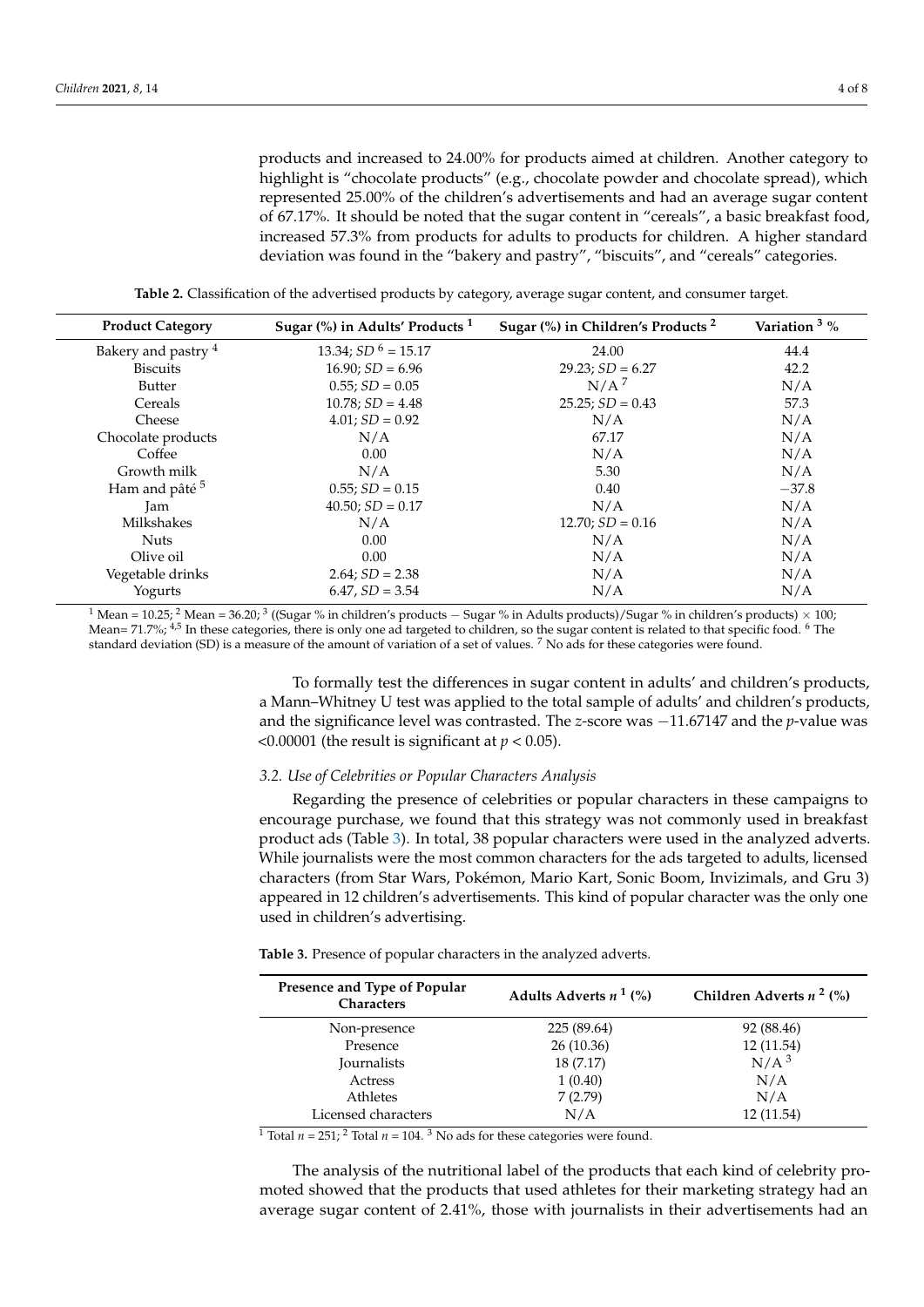average sugar content of 7.64%, and the product advertised by an actress had a sugar content of 10.8%. Regarding children's campaigns, those that used licensed characters, the only well-known "celebrity" used in their case, had an average sugar content of 30.5%.

## **4. Discussion**

A traditional Mediterranean breakfast should contain about 30% of the day's energy and should include whole-grain cereals or bread, milk-based products, and vegetables or fruits. Based on previous research [\[25](#page-6-16)[–27\]](#page-6-17), up to 30% of children and adolescents do not have a qualitatively balanced meal for breakfast or they even skip having breakfast altogether; this trend is especially found in Mediterranean countries, where the rate of obesity in children is higher. Although breakfast intake in these countries seems to be quite balanced for adults [\[28\]](#page-6-18), children and adolescents have shown poorer adherence to a MD [\[6\]](#page-5-3), despite the evidence on the association between following a MD and having a healthier life.

The principal finding from this study was the huge difference between adults' and children's breakfast product advertisements, in both the variety and the quality of the products.

Regarding celebrities and popular characters, the Spanish current regulation [\[29\]](#page-6-19) indicates that they should not be used in children's advertisements, based on the influence they could have on the purchase of a product. As this regulation is only applicable to the legal time slot for the protection of minors on television, the recommendations of this code are not effective for the rest of the analyzed media. Children's discursive strategies for breakfast products claimed the extrinsic and subjective features of the products, as prior studies on general children's food advertising pointed out [\[30,](#page-6-20)[31\]](#page-6-21). Concerning this, it is important to highlight that children do not have developed intellectual abilities to judge persuasive communication from critical reflection. Previous studies have shown that children prefer the innovation of an item or the sense of fun that an advert promotes [\[32](#page-6-22)[,33\]](#page-6-23).

While adults' advertisements were distributed into 12 food categories, children's advertisements had less variety, as they were distributed into 7 food categories. Adults' food categories were also more diverse than the children's and included no high-sugar cereals, nuts, olive oil, yogurts, or basic MD types of food. The low level of diversity among children's products reinforces the need for nutritional education among Spanish children to promote a balanced breakfast in order to help prevent obesity. Previous research has shown that obesity is associated with poor food variety consumption and low intake of fruit at breakfast [\[34\]](#page-7-0).

The quality of the products advertised to children was also found to be lower than that of the products advertised to adults. In this sense, children's cereals contained an alarming percentage of sugar compared to other cereal categories. The improvement of children's breakfast products needs to be a primary concern in public health strategies to reduce sugar [\[35\]](#page-7-1).

Our recommendations coincide with previous studies that suggested that nutrition education must take into account strategies to promote breakfast intake and to emphasize the importance of having a balanced meal [\[36\]](#page-7-2).

Previous studies have underscored the importance of designing and implementing interventions that address multiple health risk practices, considering lifestyle patterns, such as sedentarism, and associated determinants [\[37\]](#page-7-3). As these results showed, public health guidelines might require more emphasis on reducing the intake of added sugars in order to reduce obesity rates [\[38\]](#page-7-4).

Additionally, we suggest the need to establish more effective regulations to restrain food advertisements appealing to children in order to reduce obesity rates. Children's breakfast product quality, in particular, the amount of added sugars, should be reconsidered by government-set targets and regulations [\[19\]](#page-6-24). As a regulatory measure, taxes on highsugared products might be increased. Previous experience in increasing taxes on sugarsweetened beverages (SSBs) has shown a remarkable fall in the prevalence of regular consumers of these products, especially among low-income populations [\[39](#page-7-5)[–41\]](#page-7-6). We must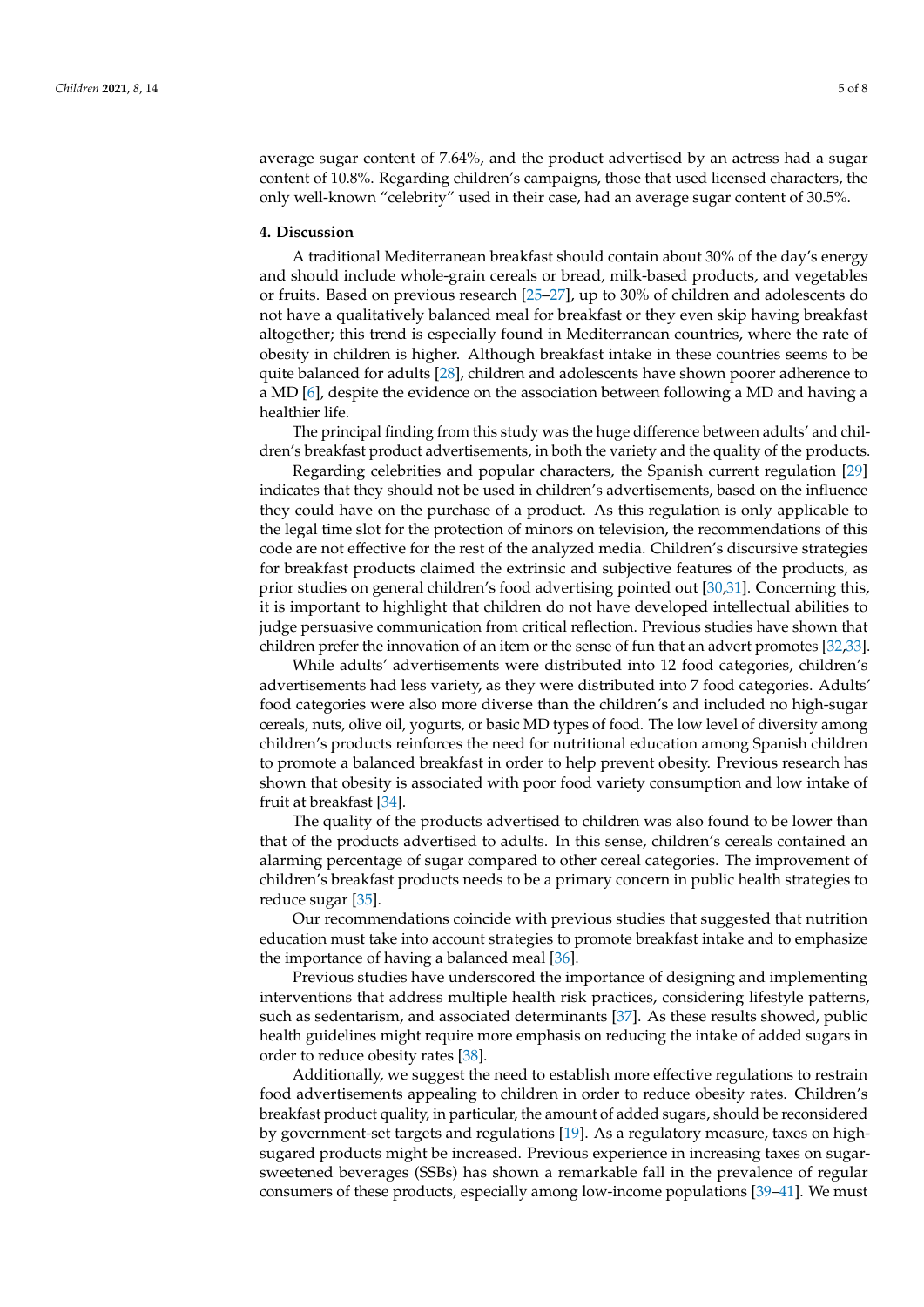highlight the great increase in ultra-processed foods that almost tripled in Spain between 1990 and 2010 (from 11.0% to 31.7%), paralleling the increase in added sugar content (from 8.4% to 13.0%) [\[42\]](#page-7-7).

This investigation presents many strengths and some limitations as well. To the best of our knowledge, this is the first study to examine the sugar content of breakfast products and advertising in all media in Spain, the healthiest country in the world in 2019, and one of the most notable representatives of the MD [\[5\]](#page-5-2).

Even though this study analyzes advertising in all forms of media, including the internet, as a limitation, we should contemplate that this medium is very complex and cannot be completely controlled. This study's focus on one country is another limitation of the research. Nevertheless, the results could represent the Mediterranean countries' habits. Another limitation of the study is the lack of information about the kind of sugar (e.g., lactose, glucose, etc.) that was used to make the product, as the foods' packaging did not have this information. Finally, another limitation of this research is the absence of data about people's breakfast food preferences.

# **5. Conclusions**

Although Spain was found to be the healthiest country in the world in 2019, MD adherence among children and adolescents is decreasing significantly in this country, and among all Southern European countries, where childhood obesity is increasing alarmingly.

Our results seem to indicate that the Spanish food industry promotes unhealthy products for breakfast, especially those targeted to children if we focus on the sugar content, which is about 36.20% on average. From our point of view, public health guidelines might require more emphasis on reducing the intake of added sugars, and the Spanish food industry should be more involved in producing healthier products to reduce obesity rates, especially in childhood. The improvement of children's breakfast products needs to be a primary concern in public health strategies in order not to lose adherence to MD in young generations. More nutrition education is necessary among children, especially on balanced breakfast consumption, a basic meal that allows children to concentrate at school during morning classes. It should be noted that MD was included on the List of Intangible Cultural Heritage of Humanity by UNESCO (United Nations Educational, Scientific and Cultural Organization) in 2010. Greater efforts must be made to train children in nutritional education, so as not to lose the influence of the MD, which has been so highly appreciated in Spain and the surrounding Mediterranean region.

**Funding:** This research received no external funding.

**Institutional Review Board Statement:** Not applicable for studies not involving humans or animals.

**Informed Consent Statement:** Not applicable.

**Data Availability Statement:** Data sharing not applicable.

**Conflicts of Interest:** The author declares no conflict of interest.

## **References**

- <span id="page-5-0"></span>1. Navarro-González, I.; Ros, G.; Martínez-García, B.; Rodríguez-Tadeo, A.; Periago, M. Adherencia a la dieta mediterránea y su relación con la calidad del desayuno en estudiantes de la Universidad de Murcia. *Nutr. Hosp.* **2016**, *33*, 901–908. [\[CrossRef\]](http://doi.org/10.20960/nh.390) [\[PubMed\]](http://www.ncbi.nlm.nih.gov/pubmed/27571665)
- 2. Codella, R.; Benedini, S.; Paini, S.; Caumo, A.; Adamo, M.; Terruzzi, I.; Luzi, L. Effect of sugar versus mixed breakfast on metabolic and neurofunctional responses in healthy individuals. *J. Diabetes Res.* **2017**, *2017*, 9634585. [\[CrossRef\]](http://doi.org/10.1155/2017/9634585) [\[PubMed\]](http://www.ncbi.nlm.nih.gov/pubmed/28706955)
- 3. Fayet-Moore, F.; McConnell, A.; Tuck, K.; Petocz, P. Breakfast and breakfast cereal choice and its impact on nutrient and sugar intakes and anthropometric measures among a nationally representative sample of Australian children and adolescents. *Nutrients* **2017**, *9*, 1045. [\[CrossRef\]](http://doi.org/10.3390/nu9101045) [\[PubMed\]](http://www.ncbi.nlm.nih.gov/pubmed/28934111)
- <span id="page-5-1"></span>4. Rani, R.; Dharaiya, C.N.; Singh, B. Importance of not skipping breakfast: A review. *Int. J. Food Sci. Technol.* **2020**. [\[CrossRef\]](http://doi.org/10.1111/ijfs.14742)
- <span id="page-5-2"></span>5. Miller, L.J.; Wei Lu, W. *The Bloomberg Healthiest Country Index*, 2019 ed. Available online: [https://www.bloomberg.com/news/](https://www.bloomberg.com/news/articles/2019-02-24/spain-tops-italy-as-world-s-healthiest-nation-while-u-s-slips) [articles/2019-02-24/spain-tops-italy-as-world-s-healthiest-nation-while-u-s-slips](https://www.bloomberg.com/news/articles/2019-02-24/spain-tops-italy-as-world-s-healthiest-nation-while-u-s-slips) (accessed on 21 October 2020).
- <span id="page-5-3"></span>6. Grosso, G.; Galvano, F. Mediterranean diet adherence in children and adolescents in southern European countries. *NFS J.* **2016**, *3*, 13–19. [\[CrossRef\]](http://doi.org/10.1016/j.nfs.2016.02.004)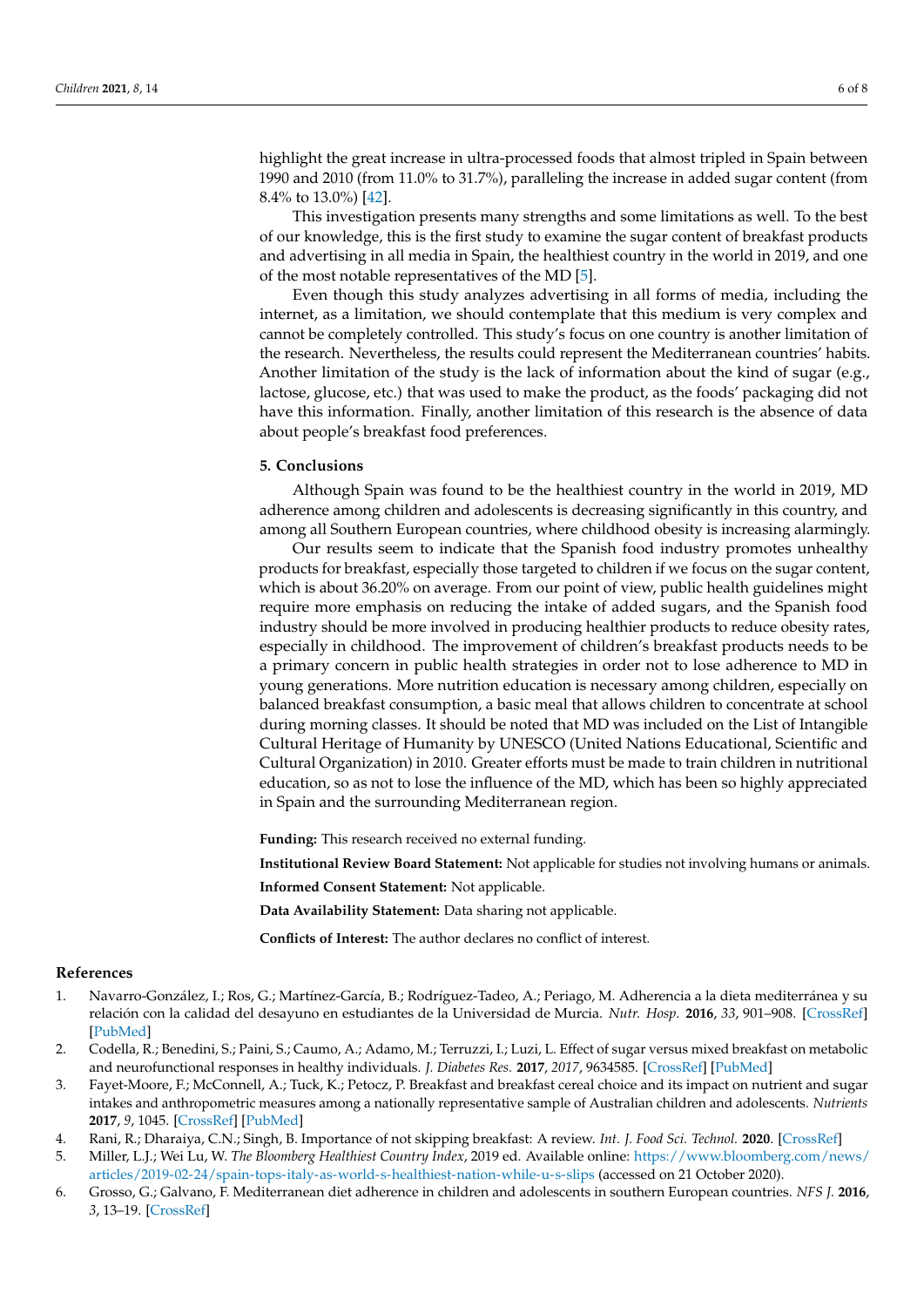- <span id="page-6-0"></span>7. Idelson, P.I.; Scalfi, L.; Valerio, G. Adherence to the Mediterranean Diet in children and adolescents: A systematic review. *Nutr. Metab. Cardiovasc. Dis.* **2017**, *27*, 283–299. [\[CrossRef\]](http://doi.org/10.1016/j.numecd.2017.01.002)
- <span id="page-6-1"></span>8. Popkin, B.M. Relationship between shifts in food system dynamics and acceleration of the global nutrition transition. *Nutr. Rev.* **2017**, *75*, 73–82. [\[CrossRef\]](http://doi.org/10.1093/nutrit/nuw064)
- <span id="page-6-2"></span>9. Fahed, A.C.; El-Hage-Sleiman, A.K.M.; Farhat, T.I.; Nemer, G.M. Diet, genetics, and disease: A focus on the Middle East and North Africa region. *Nutr. Metab.* **2012**, *2012*, 109037. [\[CrossRef\]](http://doi.org/10.1155/2012/109037)
- <span id="page-6-3"></span>10. Aranceta-Bartrina, J.; Pérez-Rodrigo, C.; Alberdi-Aresti, G.; Ramos-Carrera, N.; Lázaro-Masedo, S. Prevalence of general obesity and abdominal obesity in the Spanish adult population (aged 25–64 years) 2014–2015: The ENPE study. *Rev. Española Cardiol.* **2016**, *69*, 579–587. [\[CrossRef\]](http://doi.org/10.1016/j.recesp.2016.02.010)
- <span id="page-6-4"></span>11. World Health Organization. *Report of the Commission on Ending Childhood Obesity*; WHO: Geneva, Switzerland, 2016.
- <span id="page-6-5"></span>12. Durá, T. El desayuno de los alumnos de Educación Secundaria Obligatoria (ESO). *Nutr. Hosp.* **2012**, *17*, 189–196.
- <span id="page-6-6"></span>13. Jeans, M.R.; Asigbee, F.M.; Landry, M.J.; Vandyousefi, S.; Ghaddar, R.; Leidy, H.J.; Davis, J.N. Breakfast Consumption in Low-Income Hispanic Elementary School-Aged Children: Associations with Anthropometric, Metabolic, and Dietary Parameters. *Nutrients* **2020**, *12*, 2038. [\[CrossRef\]](http://doi.org/10.3390/nu12072038) [\[PubMed\]](http://www.ncbi.nlm.nih.gov/pubmed/32659982)
- <span id="page-6-7"></span>14. Harris, J.L.; Schwartz, M.B.; Ustjanauskas, A.; Ohri-Vachaspati, P.; Brownell, K.D. Effects of serving high-sugar cereals on children's breakfast-eating behavior. *Pediatrics* **2011**, *127*, 71–76. [\[CrossRef\]](http://doi.org/10.1542/peds.2010-0864) [\[PubMed\]](http://www.ncbi.nlm.nih.gov/pubmed/21149436)
- <span id="page-6-8"></span>15. Vukmirovic, M. The effects of food advertising on food-related behaviours and perceptions in adults: A review. *Food Res. Int.* **2015**, *75*, 13–19. [\[CrossRef\]](http://doi.org/10.1016/j.foodres.2015.05.011) [\[PubMed\]](http://www.ncbi.nlm.nih.gov/pubmed/28454939)
- <span id="page-6-9"></span>16. Boyland, E.J.; Nolan, S.; Kelly, B.; Tudur-Smith, C.; Jones, A.; Halford, J.C.; Robinson, E. Advertising as a cue to consume: A systematic review and meta-analysis of the effects of acute exposure to unhealthy food and nonalcoholic beverage advertising on intake in children and adults, 2. *Am. J. Clin. Nutr.* **2016**, *103*, 519–533. [\[CrossRef\]](http://doi.org/10.3945/ajcn.115.120022) [\[PubMed\]](http://www.ncbi.nlm.nih.gov/pubmed/26791177)
- <span id="page-6-10"></span>17. Sadeghirad, B.; Duhaney, T.; Motaghipisheh, S.; Campbell, N.R.C.; Johnston, B.C. Influence of unhealthy food and beverage marketing on children's dietary intake and preference: A systematic review and meta-analysis of randomized trials. *Obes. Rev.* **2016**, *17*, 945–959. [\[CrossRef\]](http://doi.org/10.1111/obr.12445) [\[PubMed\]](http://www.ncbi.nlm.nih.gov/pubmed/27427474)
- <span id="page-6-11"></span>18. Romero-Fernández, M.; Royo-Bordonada, M.; Rodríguez-Artalejo, F. Evaluation of food and beverage television advertising during children's viewing time in Spain using the UK nutrient profile model. *Public Health Nutr.* **2013**, *16*, 1314–1320. [\[CrossRef\]](http://doi.org/10.1017/S1368980012003503)
- <span id="page-6-24"></span>19. Potvin Kent, M.; Cameron, C.; Philippe, S. The healthfulness and prominence of sugar in child-targeted breakfast cereals in Canada. *Health Promot. Chronic Dis. Prev. Can.* **2017**, *37*, 266. [\[CrossRef\]](http://doi.org/10.24095/hpcdp.37.9.02)
- 20. Montaña Blasco, M.; Jiménez-Morales, M.; Vàzquez, M. Food Advertising and Prevention of Childhood Obesity in Spain: Analysis of the Nutritional Value of the Products and Discursive Strategies Used in the Ads Most Viewed by Children from 2016 to 2018. *Nutrients* **2019**, *11*, 2873. [\[CrossRef\]](http://doi.org/10.3390/nu11122873)
- <span id="page-6-12"></span>21. Giménez García-Conde, M.; Marín, L.; Ruiz De Maya, S. Effective Social Marketing to Improve Parental Intentions Giving More Fruits and Vegetables to Children. *Sustainability* **2020**, *12*, 7968. [\[CrossRef\]](http://doi.org/10.3390/su12197968)
- <span id="page-6-13"></span>22. Mel'cuk, I.A. *Dependency Syntax: Theory and Practice*; State University of New York Press: Albany, NY, USA, 1988.
- <span id="page-6-14"></span>23. Fronzaroli, P. Componential analysis. *Z. Althebr.* **1993**, *6*, 79–91.
- <span id="page-6-15"></span>24. McCracken, G. Who is the celebrity endorser? Cultural foundations of the endorsement process. *J. Consum. Res.* **1989**, *16*, 310–321. [\[CrossRef\]](http://doi.org/10.1086/209217)
- <span id="page-6-16"></span>25. Rito, A.I.; Dinis, A.; Rascôa, C.; Maia, A.; de Carvalho Martins, I.; Santos, M.; Stein-Novais, C. Improving breakfast patterns of Portuguese children—An evaluation of ready-to-eat cereals according to the European nutrient profile model. *Eur. J Clin. Nutr.* **2019**, *73*, 465–473. [\[CrossRef\]](http://doi.org/10.1038/s41430-018-0235-6) [\[PubMed\]](http://www.ncbi.nlm.nih.gov/pubmed/29973677)
- 26. Arenaza, L.; Muñoz-Hernández, V.; Medrano, M.; Oses, M.; Amasene, M.; Merchán-Ramírez, E.; Labayen, I. Association of breakfast quality and energy density with cardiometabolic risk factors in overweight/obese children: Role of physical activity. *Nutrients* **2018**, *10*, 1066. [\[CrossRef\]](http://doi.org/10.3390/nu10081066) [\[PubMed\]](http://www.ncbi.nlm.nih.gov/pubmed/30103429)
- <span id="page-6-17"></span>27. Lauria, L.; Spinelli, A.; Cairella, G.; Censi, L.; Nardone, P.; Buoncristiano, M. Dietary habits among children aged 8–9 years in Italy. *Ann. Dell Ist. Super. Sanita* **2015**, *51*, 371–381.
- <span id="page-6-18"></span>28. Fundación Española de la Nutrición. Consumo del Desayuno en España: Patrones, Ingesta de Nutrientes y Calidad. *RE-SULTADOS del Estudio Científico ANIBES, Iniciativa Internacional de Investigación Sobre el Desayuno*. 2020. Available online: [https://www.fen.org.es/anibes/archivos/documentos/ANIBES\\_numero\\_28.pdf](https://www.fen.org.es/anibes/archivos/documentos/ANIBES_numero_28.pdf) (accessed on 2 November 2020).
- <span id="page-6-19"></span>29. PAOS Code. Available online: [http://www.aecosan.msssi.gob.es/AECOSAN/docs/documentos/nutricion/Codigo\\_PAOS\\_20](http://www.aecosan.msssi.gob.es/AECOSAN/docs/documentos/nutricion/Codigo_PAOS_2005_ingles.pdf) [05\\_ingles.pdf](http://www.aecosan.msssi.gob.es/AECOSAN/docs/documentos/nutricion/Codigo_PAOS_2005_ingles.pdf) (accessed on 4 November 2020).
- <span id="page-6-20"></span>30. Montaña Blasco, M.; Jiménez-Morales, M. Soft Drinks and Sugar-Sweetened Beverages Advertising in Spain: Correlation between Nutritional Values and Advertising Discursive Strategies. *Int. J. Environ. Res. Public Health* **2020**, *17*, 2335. [\[CrossRef\]](http://doi.org/10.3390/ijerph17072335)
- <span id="page-6-21"></span>31. Jiménez-Marín, G.; Elías Zambrano, R.; Galiano-Coronil, A.; Ravina-Ripoll, R. Food and Beverage Advertising Aimed at Spanish Children Issued through Mobile Devices: A Study from a Social Marketing and Happiness Management Perspective. *Int. J. Environ. Res. Public Health* **2020**, *17*, 5056. [\[CrossRef\]](http://doi.org/10.3390/ijerph17145056)
- <span id="page-6-22"></span>32. Andreyeva, T.; Kelly, I.R.; Harris, J.L. Exposure to food advertising on television: Associations with children's fast food and soft drink consumption and obesity. *Econ. Hum. Biol.* **2011**, *9*, 221–233. [\[CrossRef\]](http://doi.org/10.1016/j.ehb.2011.02.004)
- <span id="page-6-23"></span>33. Forshee, R.; Anderson, P.; Storey, M. Sugar-sweetened beverages and body mass index in children and adolescents: A metaanalysis. *Am. J. Clin. Nutr.* **2008**, *87*, 1662–1671. [\[CrossRef\]](http://doi.org/10.1093/ajcn/87.6.1662)